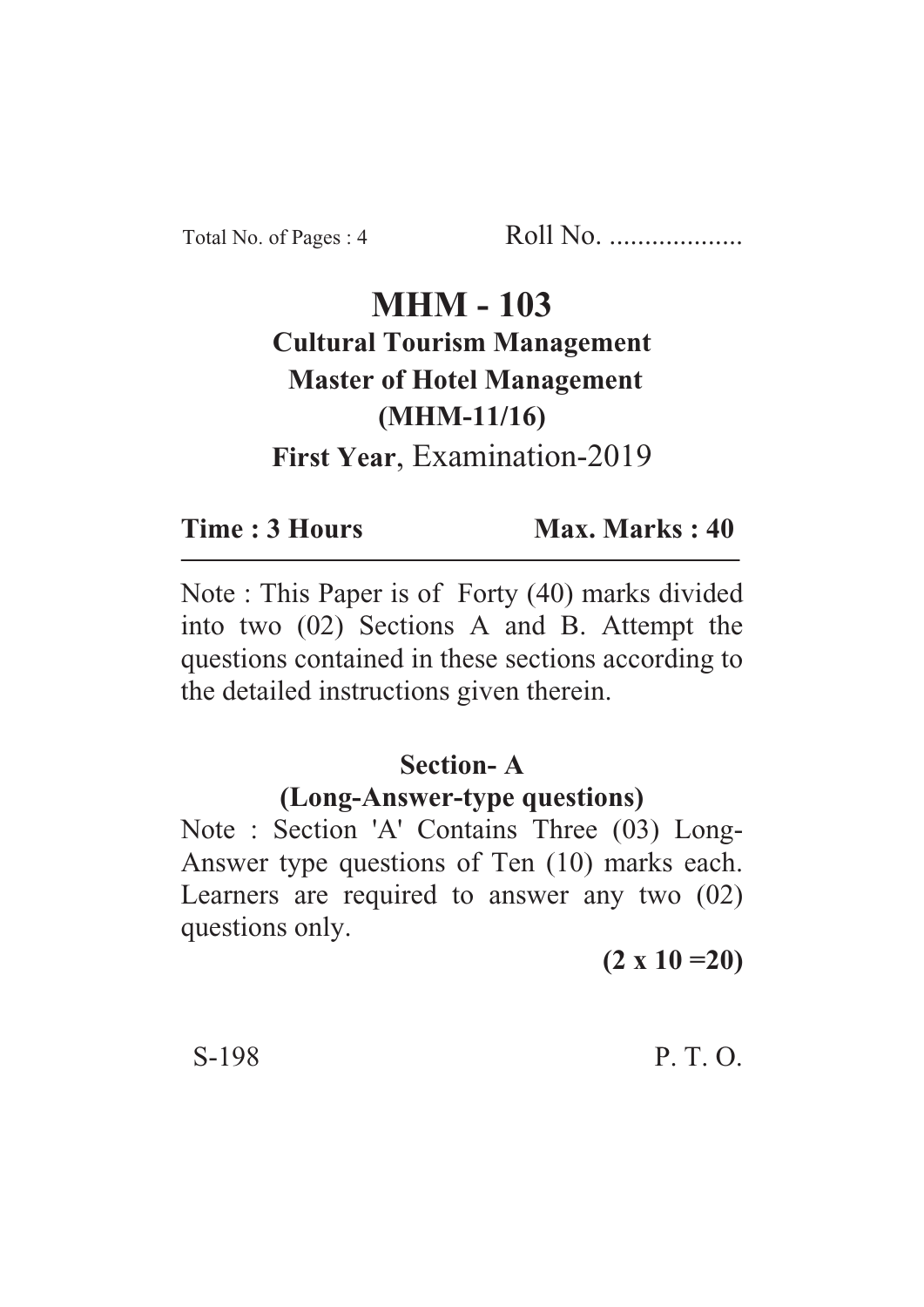- 1. What is scope of cultural tourism in India? Explain with the help of example.
- 2. What are the future trends in travel and tourism industry? Explain with the help of example.
- 3. Write about various principles of sustainable tourism development in Heritage tourism? Explain with the help of example.

# **Section - B**

# **(Short-Answer-Type questions)**

Note : Section 'B' contains six (06) Short- answer type questions of Five (05) marks each. Learners are required to answer any Four (04) questions only.

**(4x5=20)**

S-198